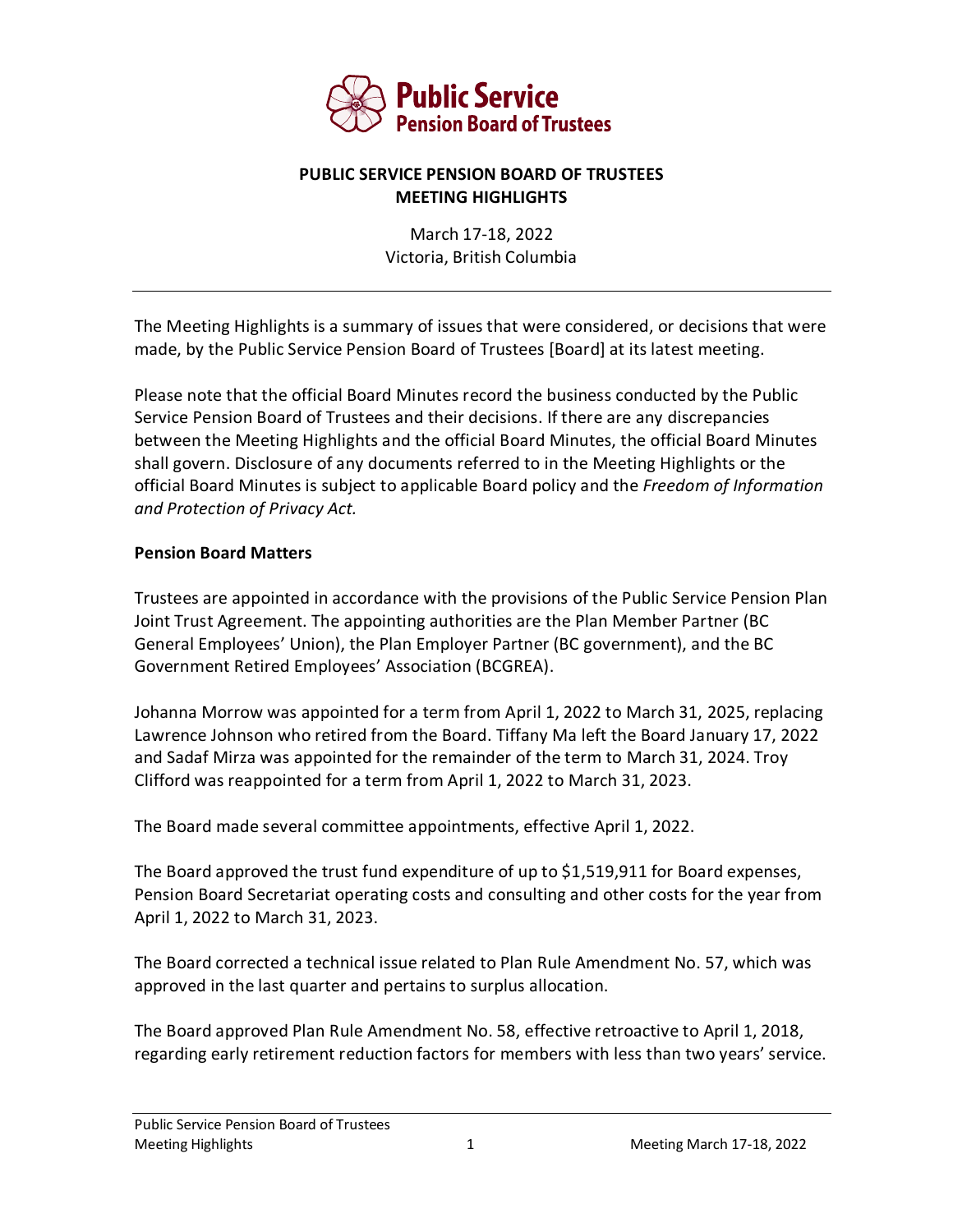The Board approved Amendment No. 5 to the Public Service Pension Plan Post-Retirement Group Benefit Rules, effective April 1, 2022 for housekeeping updates.

The Board approved the withdrawal of Fraser River Marine Transportation as a plan employer.

# **Reports from Service Providers**

Administration services are provided by the BC Pension Corporation and investment management services are provided by the BC Investment Management Corporation [BCI]. The provider of post-retirement group health and dental benefits administration is Green Shield Canada [GSC].

A. Plan Administration – Report from the Pension Corporation

The Board approved the service cost allocation of \$19,495,000 for the administration of the Public Service Pension Plan for the period April 1, 2022 to March 31, 2023, plus up to a one per cent variance tolerance of \$195,000 and net GST of \$650,000 for a total of \$20,340,000.

B. Plan Investment – Report from BCI

The Board received performance, strategy and operational reports from BCI. The one-year rate of return for the total pension fund as at December 31, 2021 was 10.1%; the five- and ten-year annualized returns were also close to 10%, compared to benchmarks of 8.8% (one-year) and 9.1% (five- and 10-year).

The Board approved investment management fees of up to \$170.8 million (38.6 basis points) for internal and external direct costs, for the Public Service Pension Plan for the period April 1, 2022 to March 31, 2023.

C. Post-retirement Group Health and Dental – Report from GSC

In the quarter, the Board received a report from GSC including call statistics, claim statistics and experience analysis for 2021.

# **Committee Reports**

A. Audit Committee

The Board received the triennial audit of schedules of annual performance returns.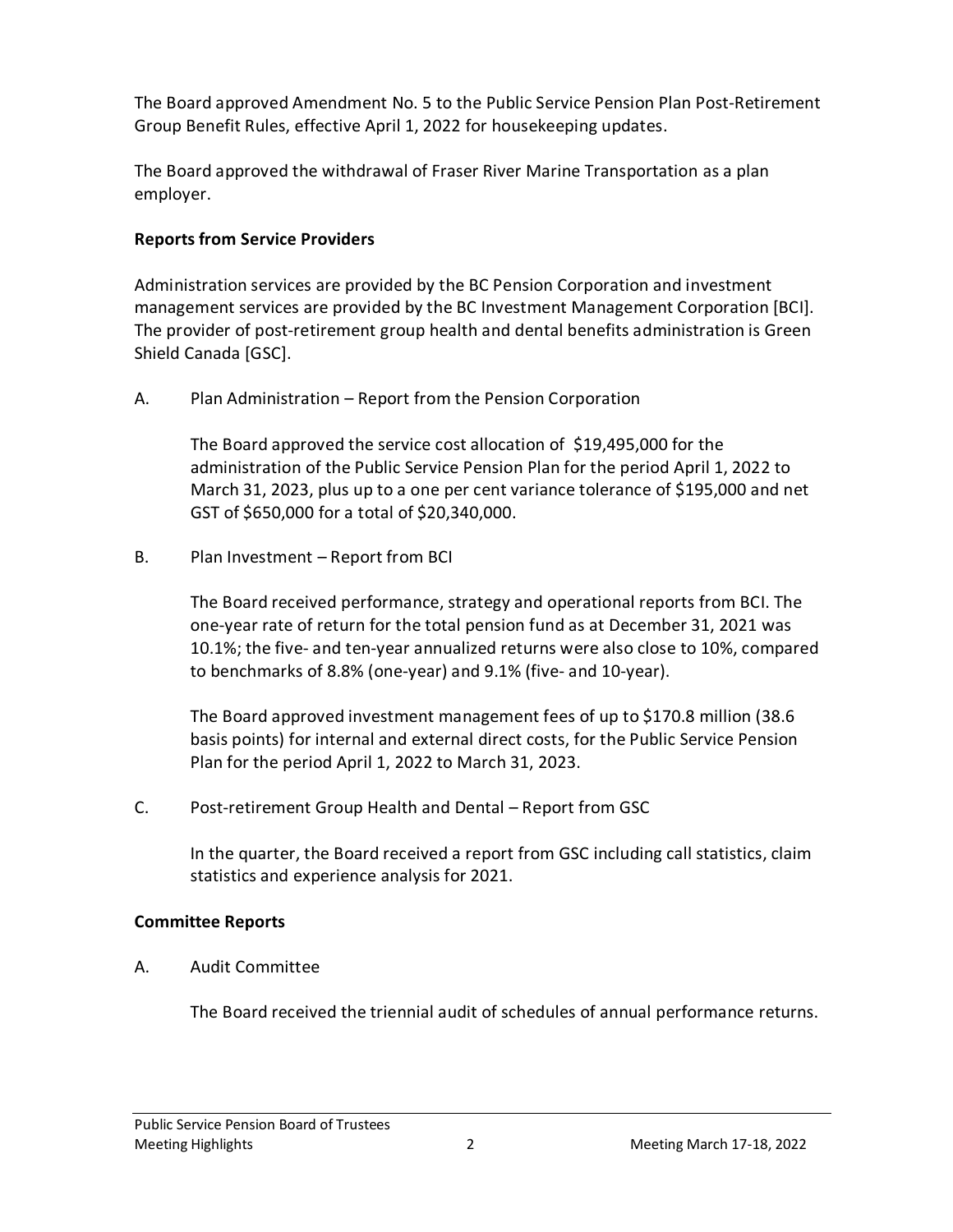#### B. Benefits Committee

The Board agreed to remove "category 3, plan sponsor distribution" from the list of approved categories of GSC direct emails to plan members that were approved in December 2021 due to technical issues with the intended distribution.

The Board provided standing approval for GSC to continue its biosimilar transition initiative to align with the PharmaCare biosimilar transition initiative, and to send letters to affected plan members at each phase, along with a Board cover letter.

The Board approved Eckler undertaking annual stochastic modelling, and the fee.

The Board agreed to dissolve the PRGB Sub-committee effective February 28, 2022 and deal with PRGB matters at the Benefits Committee.

The Board agreed to undertake a drug compliance audit to confirm that confirm that the new tiered formulary has been correctly implemented.

## C. Communications Committee

The Board approved a request by the BC Government Retired Employees' Association to facilitate mailing information about the organization to retired plan members, with conditions.

# D. Governance Committee

The Board approved revisions to its Information Governance Policies, Guidelines for Corporate Directors, Policy Review Schedule and Communication Policy.

# E. Investment Committee

The Board approved in principle the use of unsecured debt as a leverage tool, subject to approval of related revisions to the Statement of Investment Policies and Procedures and Funds Investment and Management Agreement.

The Board participation in the US Dollar money market fund (ST4), based on the long-term policy asset mix, and the related amendments to Appendix A of the Statement of Investment Policies and Procedures.

The Board approved the revisions to the Investment Committee mandate to create an optional vice-chair position for the Committee.